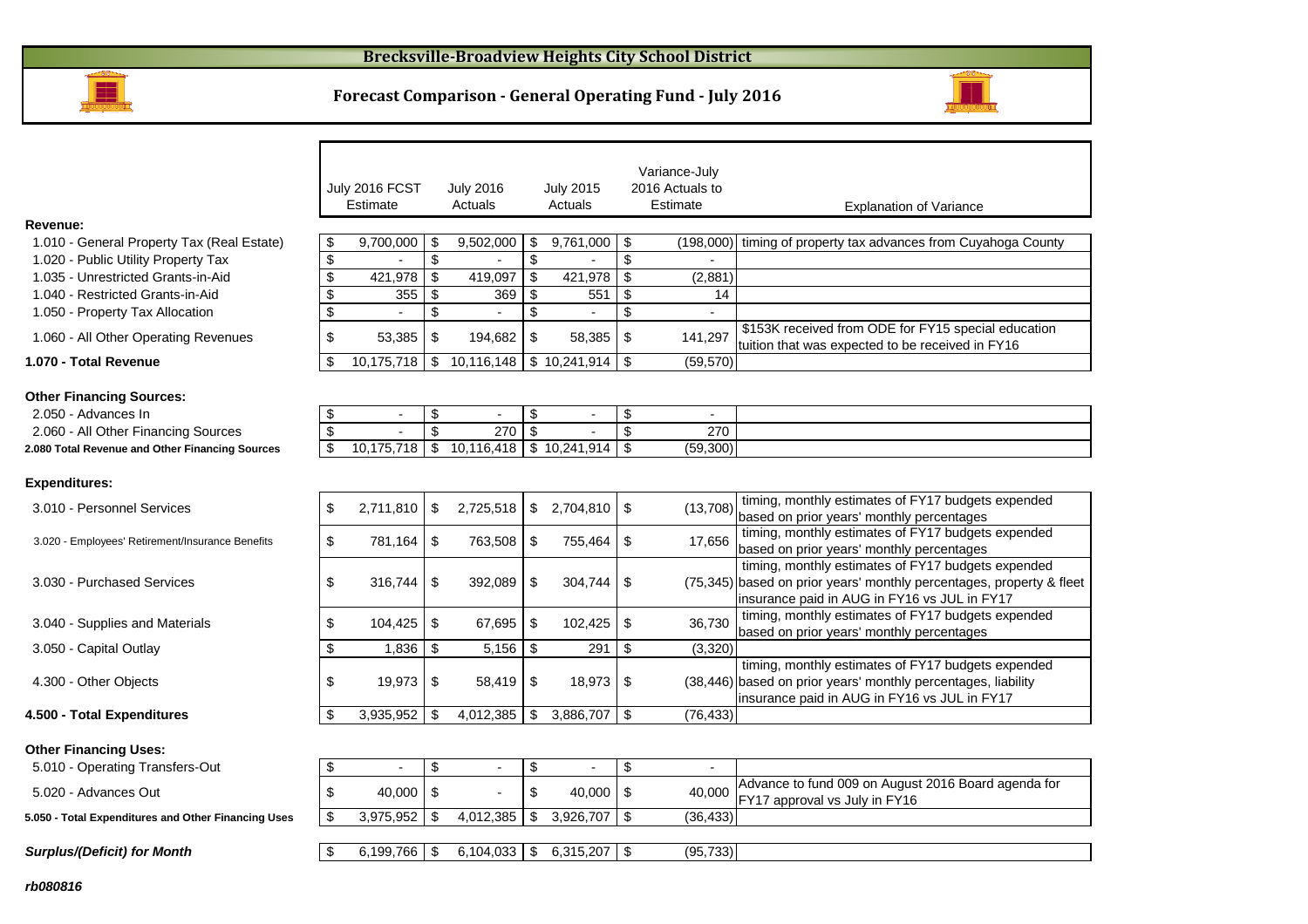# **Brecksville-Broadview Heights City School District**

# **Forecast Comparison - General Operating Fund - July 2016**



|                                                     |                           |                      |                      |                          |                          |                           | Variance-Current      |                                                                                                 |
|-----------------------------------------------------|---------------------------|----------------------|----------------------|--------------------------|--------------------------|---------------------------|-----------------------|-------------------------------------------------------------------------------------------------|
|                                                     |                           | <b>Current FYTD</b>  | <b>Current FYTD</b>  |                          | <b>Prior FYTD</b>        |                           | <b>FYTD Actual to</b> |                                                                                                 |
|                                                     |                           | <b>FCST Estimate</b> | Actuals              |                          | Actuals                  |                           | <b>FCST Estimate</b>  | <b>Explanation of Variance</b>                                                                  |
| Revenue:                                            |                           |                      |                      |                          |                          |                           |                       |                                                                                                 |
| 1.010 - General Property Tax (Real Estate)          | \$                        | 9,700,000            | \$<br>9,502,000      | \$                       | 9,761,000                | $\boldsymbol{\mathsf{S}}$ | (198,000)             | timing of property tax advances from Cuyahoga County                                            |
| 1.020 - Public Utility Property Tax                 | $\overline{\mathbf{3}}$   |                      | \$                   | \$                       |                          | $\mathbb S$               | $\overline{a}$        |                                                                                                 |
| 1.035 - Unrestricted Grants-in-Aid                  | $\frac{1}{2}$             | 421,978              | \$<br>419,097        | \$                       | 421,978                  | \$                        | (2,881)               |                                                                                                 |
| 1.040 - Restricted Grants-in-Aid                    | $\frac{1}{2}$             | 355                  | \$<br>369            | \$                       | 551                      | \$                        | 14                    |                                                                                                 |
| 1.050 - Property Tax Allocation                     | \$                        |                      | \$                   | \$                       |                          | \$                        |                       |                                                                                                 |
| 1.060 - All Other Operating Revenues                | $\frac{1}{2}$             | 53,385               | \$<br>194,682        | \$                       | 58,385                   | \$                        | 141,297               | \$153K received from ODE for FY15 special education                                             |
|                                                     |                           |                      |                      |                          |                          |                           |                       | tuition that was expected to be received in FY16                                                |
| 1.070 - Total Revenue                               | \$                        | 10,175,718           | \$10,116,148         |                          | $$10,241,914$ \\$        |                           | (59, 570)             |                                                                                                 |
|                                                     |                           |                      |                      |                          |                          |                           |                       |                                                                                                 |
| <b>Other Financing Sources:</b>                     |                           |                      |                      |                          |                          |                           |                       |                                                                                                 |
| 2.050 - Advances In                                 | \$                        | $\sim$               | \$<br>$\blacksquare$ | \$                       | $\sim$                   | \$                        | $\sim$                |                                                                                                 |
|                                                     |                           |                      |                      |                          |                          | \$                        | 270                   |                                                                                                 |
| 2.060 - All Other Financing Sources                 | \$                        |                      | \$<br>270            | \$                       |                          |                           |                       |                                                                                                 |
| 2.080 Total Revenue and Other Financing Sources     | $\mathbf{\$}$             | 10,175,718           | \$10,116,418         |                          | $\frac{1}{3}$ 10,241,914 | $\sqrt{3}$                | (59,300)              |                                                                                                 |
|                                                     |                           |                      |                      |                          |                          |                           |                       |                                                                                                 |
| <b>Expenditures:</b>                                |                           |                      |                      |                          |                          |                           |                       |                                                                                                 |
| 3.010 - Personnel Services                          | \$                        | 2,711,810            | \$<br>2,725,518      |                          | $$2,704,810$ \\$         |                           | (13,708)              | timing, monthly estimates of FY17 budgets expended                                              |
|                                                     |                           |                      |                      |                          |                          |                           |                       | based on prior years' monthly percentages                                                       |
| 3.020 - Employees' Retirement/Insurance Benefits    | \$                        | 781,164              | \$<br>763,508        | \$                       | 755,464                  | \$                        | 17,656                | timing, monthly estimates of FY17 budgets expended                                              |
|                                                     |                           |                      |                      |                          |                          |                           |                       | based on prior years' monthly percentages<br>timing, monthly estimates of FY17 budgets expended |
| 3.030 - Purchased Services                          | \$                        | 316,744              | \$<br>392,089        | \$                       | 304,744                  | \$                        |                       | (75,345) based on prior years' monthly percentages, property & fleet                            |
|                                                     |                           |                      |                      |                          |                          |                           |                       | insurance paid in AUG in FY16 vs JUL in FY17                                                    |
|                                                     |                           |                      |                      |                          |                          |                           |                       | timing, monthly estimates of FY17 budgets expended                                              |
| 3.040 - Supplies and Materials                      | \$                        | 104,425              | \$<br>67,695         | \$                       | 102,425                  | $\sqrt{3}$                | 36,730                | based on prior years' monthly percentages                                                       |
| 3.050 - Capital Outlay                              | $\boldsymbol{\mathsf{S}}$ | 1,836                | \$<br>5,156          | $\$\$                    | 291                      | \$                        | (3,320)               |                                                                                                 |
|                                                     |                           |                      |                      |                          |                          |                           |                       | timing, monthly estimates of FY17 budgets expended                                              |
| 4.300 - Other Objects                               | \$                        | 19,973               | \$<br>58,419         | \$                       | 18,973                   | \$                        |                       | (38,446) based on prior years' monthly percentages, liability                                   |
|                                                     |                           |                      |                      |                          |                          |                           |                       | insurance paid in AUG in FY16 vs JUL in FY17                                                    |
| 4.500 - Total Expenditures                          | $\mathfrak{L}$            | 3,935,952            | \$<br>4,012,385      | \$                       | 3,886,707                | $\mathfrak{L}$            | (76, 433)             |                                                                                                 |
| <b>Other Financing Uses:</b>                        |                           |                      |                      |                          |                          |                           |                       |                                                                                                 |
| 5.010 - Operating Transfers-Out                     | \$                        | $\sim$               | \$<br>$\blacksquare$ | \$                       | $\sim$                   | \$                        | $\sim$                |                                                                                                 |
|                                                     |                           |                      |                      |                          |                          |                           |                       | Advance to fund 009 on August 2016 Board agenda for                                             |
| 5.020 - Advances Out                                | \$                        | 40,000               | \$                   | \$                       | 40,000                   | \$                        |                       | 40,000 FY17 approval vs July in FY16                                                            |
| 5.050 - Total Expenditures and Other Financing Uses | $\mathbf{\$}$             | 3,975,952            | \$<br>4,012,385      | $\overline{\mathcal{S}}$ | 3,926,707                | $\overline{\mathbf{s}}$   | (36, 433)             |                                                                                                 |
|                                                     |                           |                      |                      |                          |                          |                           |                       |                                                                                                 |
| <b>Surplus/(Deficit) FYTD</b>                       | \$                        | 6,199,766            | \$<br>6,104,033      | \$                       | 6,315,207   $$$          |                           | (95, 733)             |                                                                                                 |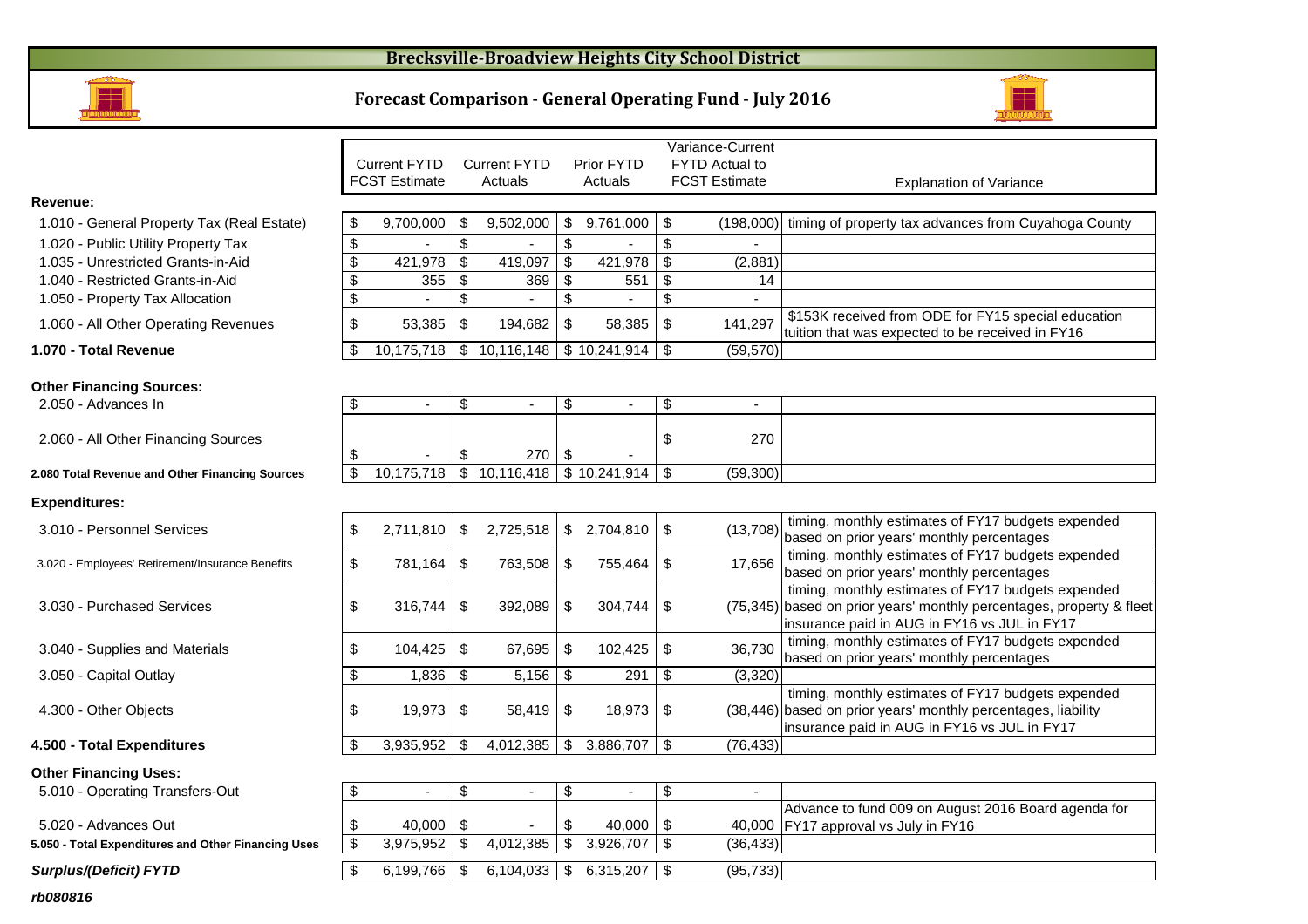|                 | <b>Brecksville-Broadview Heights City School District</b>                           |                          |                 |                       |                          |                                                                     |                                  |                   |                    |                         |  |  |
|-----------------|-------------------------------------------------------------------------------------|--------------------------|-----------------|-----------------------|--------------------------|---------------------------------------------------------------------|----------------------------------|-------------------|--------------------|-------------------------|--|--|
|                 |                                                                                     |                          |                 |                       |                          | <b>Revenue Analysis Report - General Operating Fund Only - FY17</b> |                                  |                   |                    |                         |  |  |
|                 | <b>Taxes</b>                                                                        | <b>Local Revenue</b>     |                 |                       | Federal                  | <b>Unrestricted</b>                                                 | <b>State Revenue</b><br>Property | Restricted        |                    |                         |  |  |
| 2016 - 2017     | Real<br><b>Estate</b>                                                               | Personal<br>Property     | <b>Interest</b> | <b>Other</b><br>Local |                          | Grants-<br>in-Aid                                                   | <b>Tax</b><br><b>Allocation</b>  | Grants-<br>in-Aid | Non-<br>Operating* | <b>Total</b><br>Revenue |  |  |
| <b>July</b>     | 9,502,000                                                                           |                          | 1,554           | 190,605               | 2,524                    | 419,097                                                             |                                  | 369               | 270                | 10,116,418              |  |  |
| <b>August</b>   |                                                                                     |                          | $\blacksquare$  |                       |                          | $\overline{a}$                                                      |                                  |                   |                    |                         |  |  |
| September       | $\overline{a}$<br>$\overline{\phantom{a}}$                                          | $\overline{\phantom{a}}$ | $\blacksquare$  | $\blacksquare$        | $\overline{\phantom{a}}$ | $\blacksquare$                                                      | $\overline{\phantom{a}}$         | $\blacksquare$    | $\sim$             |                         |  |  |
| <b>October</b>  |                                                                                     | $\overline{a}$           | $\blacksquare$  |                       |                          | $\overline{\phantom{a}}$                                            |                                  |                   |                    |                         |  |  |
| <b>November</b> |                                                                                     | $\blacksquare$           | $\blacksquare$  |                       | $\blacksquare$           | $\overline{\phantom{a}}$                                            | $\overline{\phantom{0}}$         |                   |                    |                         |  |  |
| <b>December</b> |                                                                                     |                          |                 |                       |                          | $\overline{\phantom{a}}$                                            |                                  |                   |                    |                         |  |  |
| January         |                                                                                     |                          | $\overline{a}$  |                       |                          | $\overline{\phantom{a}}$                                            |                                  |                   |                    |                         |  |  |
| February        | $\overline{\phantom{a}}$                                                            | $\overline{\phantom{a}}$ | $\blacksquare$  | $\blacksquare$        | $\overline{\phantom{a}}$ | $\blacksquare$                                                      | $\blacksquare$                   | $\blacksquare$    | $\sim$             | $\blacksquare$          |  |  |
| <b>March</b>    |                                                                                     |                          | $\overline{a}$  |                       | $\blacksquare$           | $\overline{\phantom{a}}$                                            |                                  |                   |                    |                         |  |  |
| <b>April</b>    |                                                                                     |                          | $\overline{a}$  |                       | $\overline{a}$           | $\blacksquare$                                                      |                                  |                   |                    |                         |  |  |
| May             |                                                                                     |                          | $\blacksquare$  |                       |                          | $\blacksquare$                                                      |                                  |                   |                    |                         |  |  |
| June            |                                                                                     |                          | $\blacksquare$  |                       |                          | $\blacksquare$                                                      |                                  |                   |                    |                         |  |  |
| Totals          | \$9,502,000                                                                         | \$0                      | \$1,554         | \$190,605             | \$2,524                  | \$419,097                                                           | \$0                              | \$369             | \$270              | \$10,116,418            |  |  |
| % of Total      | 93.93%                                                                              | $0.00\%$                 | 0.02%           | 1.88%                 | 0.02%                    | 4.14%                                                               | 0.00%                            | $0.00\%$          | $0.00\%$           |                         |  |  |
|                 | *Non-Operating Revenue includes advances in, and refund of prior year expenditures. |                          |                 |                       |                          |                                                                     |                                  |                   |                    | rb080816                |  |  |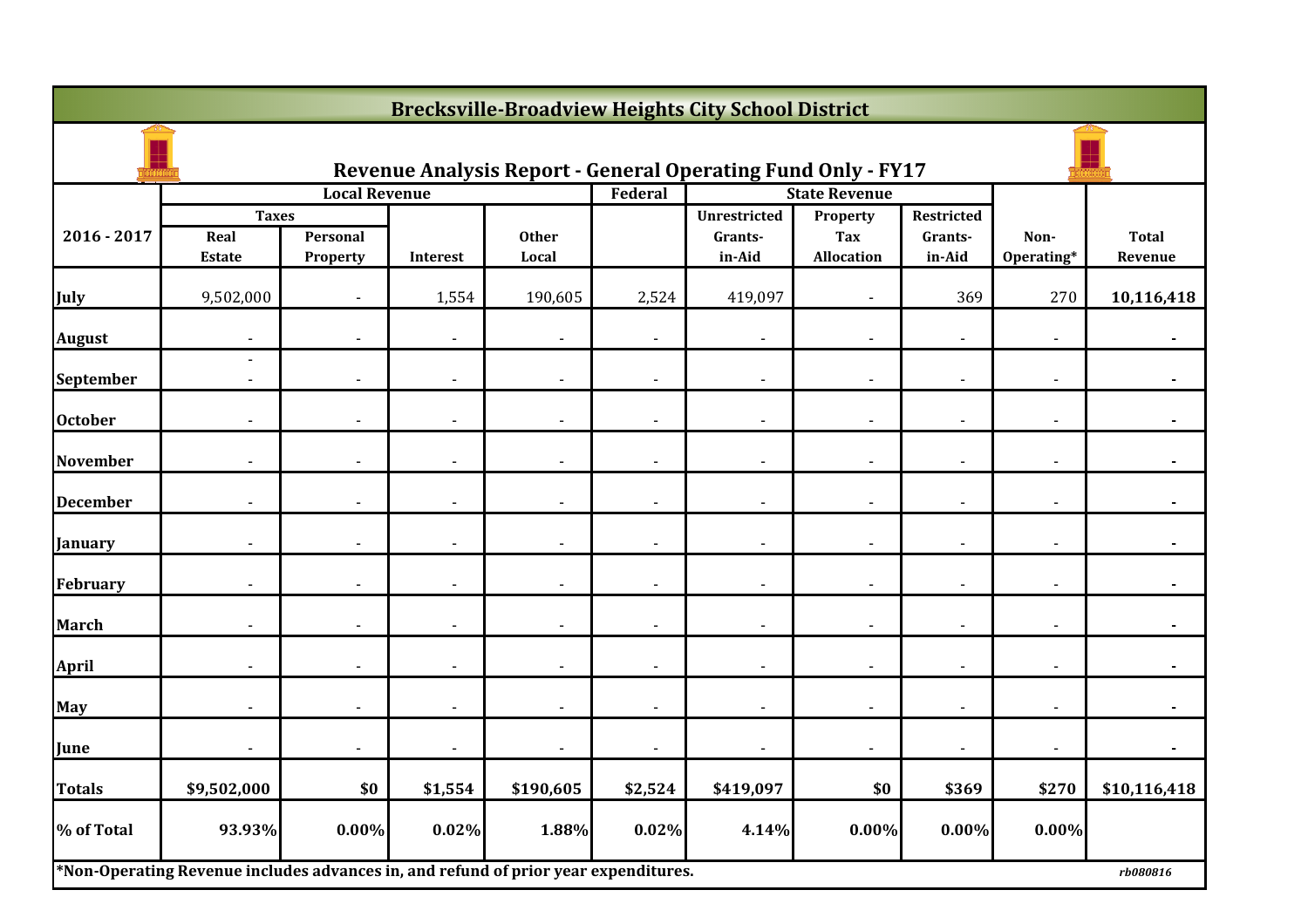|               | <b>Brecksville-Broadview Heights City School District</b>                                                                 |                 |                 |                 |                          |                      |                          |                                 |  |  |  |  |
|---------------|---------------------------------------------------------------------------------------------------------------------------|-----------------|-----------------|-----------------|--------------------------|----------------------|--------------------------|---------------------------------|--|--|--|--|
|               | <b>Expenditure Analysis Report - General Operating Fund - FY17</b>                                                        |                 |                 |                 |                          |                      |                          |                                 |  |  |  |  |
| 2016-2017     | <b>Salaries</b>                                                                                                           | <b>Benefits</b> | <b>Services</b> | <b>Supplies</b> | Equipment                | Dues/<br><b>Fees</b> | Non-<br>Operating*       | <b>Total</b><br><b>Expenses</b> |  |  |  |  |
| July          | 2,725,518                                                                                                                 | 763,508         | 392,089         | 67,695          | 5,156                    | 58,419               |                          | 4,012,385                       |  |  |  |  |
| August        |                                                                                                                           |                 |                 |                 |                          |                      |                          |                                 |  |  |  |  |
| September     |                                                                                                                           |                 |                 |                 |                          |                      |                          |                                 |  |  |  |  |
| October       |                                                                                                                           |                 |                 |                 |                          |                      |                          |                                 |  |  |  |  |
| November      |                                                                                                                           |                 |                 |                 |                          |                      |                          |                                 |  |  |  |  |
| December      |                                                                                                                           |                 |                 |                 |                          |                      |                          |                                 |  |  |  |  |
| January       |                                                                                                                           |                 |                 |                 |                          |                      |                          |                                 |  |  |  |  |
| February      |                                                                                                                           |                 |                 |                 |                          |                      |                          |                                 |  |  |  |  |
| March         |                                                                                                                           |                 |                 |                 | $\overline{a}$           |                      | ٠                        |                                 |  |  |  |  |
| April         |                                                                                                                           |                 |                 |                 | $\overline{\phantom{a}}$ |                      | ٠                        |                                 |  |  |  |  |
| May           |                                                                                                                           |                 |                 |                 | $\overline{\phantom{a}}$ |                      | $\overline{\phantom{a}}$ |                                 |  |  |  |  |
| June          |                                                                                                                           |                 |                 |                 | $\overline{\phantom{a}}$ |                      | ٠                        |                                 |  |  |  |  |
| <b>TOTALS</b> | \$2,725,518                                                                                                               | \$763,508       | \$392,089       | \$67,695        | \$5,156                  | \$58,419             | \$0                      | \$4,012,385                     |  |  |  |  |
| % of Total    | 67.93%                                                                                                                    | 19.03%          | 9.77%           | 1.69%           | 0.13%                    | 1.46%                | 0.00%                    |                                 |  |  |  |  |
|               | *Non-Operating expenses include advances and transfers out.<br>Operating Fund includes General Fund (001) only for FY2016 |                 |                 |                 |                          |                      |                          | rb080816                        |  |  |  |  |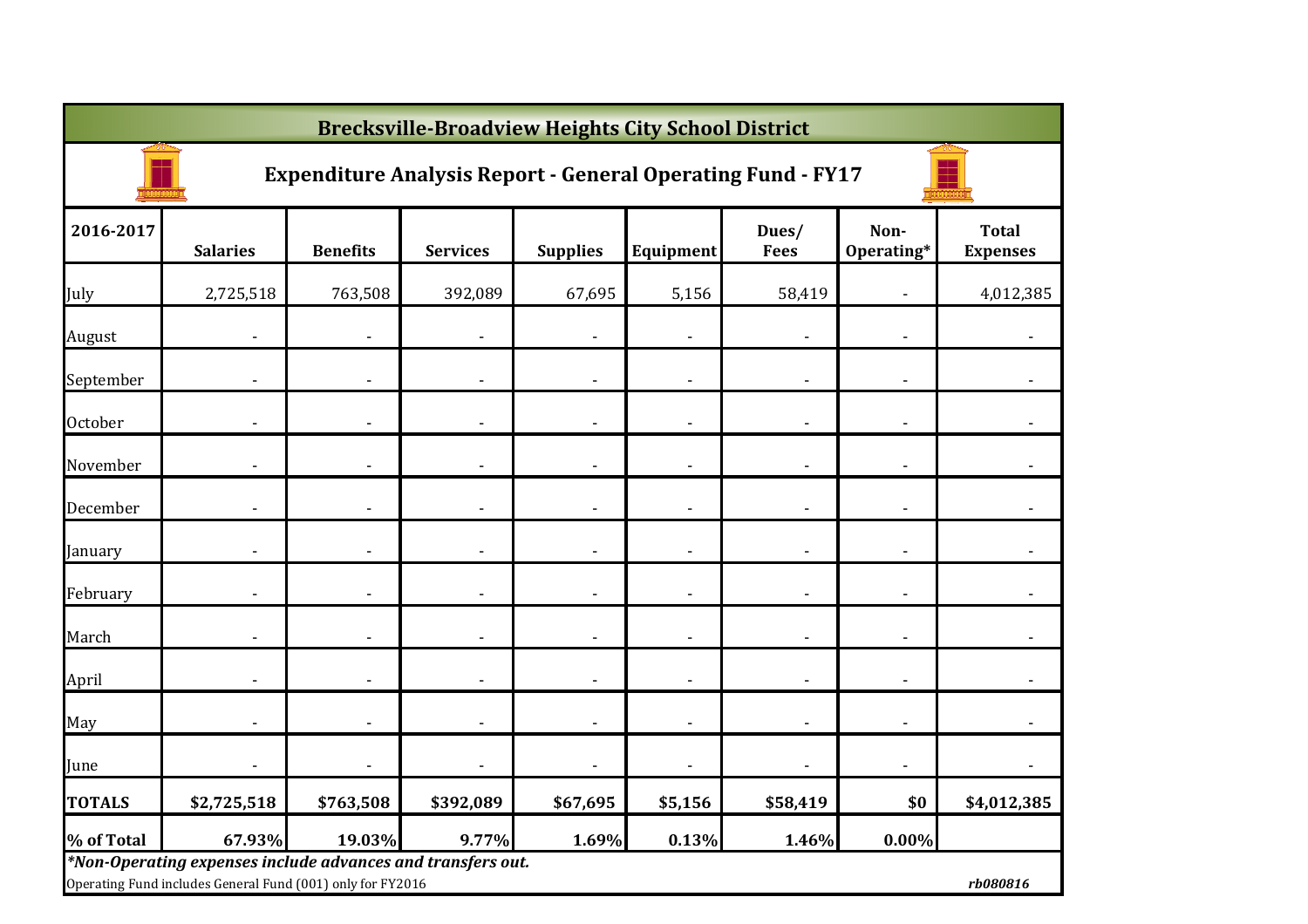|                      | <b>Brecksville-Broadview Heights City School District</b> |                            |                 |                            |                     |                                       |                                  |                                |                        |  |  |  |
|----------------------|-----------------------------------------------------------|----------------------------|-----------------|----------------------------|---------------------|---------------------------------------|----------------------------------|--------------------------------|------------------------|--|--|--|
|                      |                                                           |                            |                 |                            |                     |                                       |                                  |                                |                        |  |  |  |
| <b>July 31, 2016</b> |                                                           |                            |                 |                            |                     |                                       | <b>FINSUMM Financial Summary</b> |                                |                        |  |  |  |
|                      |                                                           |                            |                 |                            |                     |                                       |                                  |                                | rb080816               |  |  |  |
|                      | "where fine education is a heritage"                      |                            |                 |                            |                     |                                       |                                  |                                |                        |  |  |  |
|                      |                                                           | <b>Beginning</b>           | Monthly         | <b>Fiscal Year</b>         | Monthly             | <b>Fiscal Year</b>                    | Current                          |                                | Unencumbered           |  |  |  |
|                      | <b>Fund Fund Name</b>                                     | <b>Balance</b><br>7/1/2016 | Receipts        | <b>To Date</b><br>Receipts | <b>Expenditures</b> | <b>To Date</b><br><b>Expenditures</b> | Fund<br><b>Balance</b>           | Current<br><b>Encumbrances</b> | Fund<br><b>Balance</b> |  |  |  |
| 001                  | <b>General Fund</b>                                       | \$10,647,647.98            | \$10,116,416.83 | \$10,116,416.83            | \$4,012,385.80      | \$4,012,385.80                        | \$16,751,679.01                  | \$3,281,797.76                 | \$13,469,881.25        |  |  |  |
| 002                  | <b>Bond Retirement</b>                                    | \$3,461,042.53             | \$689,117.55    | \$689,117.55               | \$0.00              | \$0.00                                | 4,150,160.08                     | \$0.00                         | 4,150,160.08           |  |  |  |
| 003                  | Permanent Improvement                                     | \$1,243,535.08             | \$468,079.46    | \$468,079.46               | \$314,352.63        | \$314,352.63                          | 1,397,261.91                     | \$730,231.81                   | 667,030.10             |  |  |  |
| 004                  | <b>Building Fund</b>                                      | \$106,453.36               | \$0.00          | \$0.00                     | \$0.00              | \$0.00                                | 106,453.36                       | \$0.00                         | 106,453.36             |  |  |  |
| 006                  | Food Service                                              | \$291,202.79               | \$343.48        | \$343.48                   | \$42,289.04         | \$42,289.04                           | 249,257.23                       | \$18,055.24                    | 231,201.99             |  |  |  |
| 007                  | Special Trust                                             | \$90,053.62                | \$2,001.00      | \$2,001.00                 | \$68,184.93         | \$68,184.93                           | 23,869.69                        | \$2,235.07                     | 21,634.62              |  |  |  |
| 009                  | <b>Uniform Supplies</b>                                   | \$146,246.59               | \$1,906.50      | \$1,906.50                 | \$31,989.39         | \$31,989.39                           | 116,163.70                       | \$139,115.65                   | (22, 951.95)           |  |  |  |
| 014                  | Rotary - Internal Services                                | \$163,696.28               | \$756.00        | \$756.00                   | \$181.44            | \$181.44                              | 164,270.84                       | \$53,511.10                    | 110,759.74             |  |  |  |
| 018                  | <b>Public School Support</b>                              | \$152,259.61               | \$3,056.93      | \$3,056.93                 | \$641.14            | \$641.14                              | 154,675.40                       | \$31,226.63                    | 123,448.77             |  |  |  |
| 019                  | Other Grants                                              | \$213,676.78               | \$15,856.64     | \$15,856.64                | \$9,354.39          | \$9,354.39                            | 220,179.03                       | \$63,692.15                    | 156,486.88             |  |  |  |
| 020                  | Child Care Fund                                           | \$165,409.01               | \$44,535.50     | \$44,535.50                | \$67,244.43         | \$67,244.43                           | 142,700.08                       | \$21,315.71                    | 121,384.37             |  |  |  |
| 022                  | <b>Unclaimed Funds</b>                                    | \$211,000.00               | ( \$211,000.00] | (\$211,000.00)             | \$0.00              | \$0.00                                | 0.00                             | \$0.00                         | 0.00                   |  |  |  |
| 200                  | <b>Student Managed Funds</b>                              | \$131,152.96               | \$972.51        | \$972.51                   | \$1,440.62          | \$1,440.62                            | 130,684.85                       | \$58,131.73                    | 72,553.12              |  |  |  |
| 300                  | <b>District Managed Funds</b>                             | \$230,776.98               | \$13,736.93     | \$13,736.93                | \$31,921.35         | \$31,921.35                           | 212,592.56                       | \$105,856.91                   | 106,735.65             |  |  |  |
| 401                  | <b>Auxiliary Services</b>                                 | \$93,243.62                | \$5.65          | \$5.65                     | \$7,782.23          | \$7,782.23                            | 85,467.04                        | \$46,693.96                    | 38,773.08              |  |  |  |
| 451                  | OneNet (Data Communication)                               | \$0.00                     | \$0.00          | \$0.00                     | \$0.00              | \$0.00                                | 0.00                             | \$0.00                         | 0.00                   |  |  |  |
| 499                  | Miscellaneous State Grants                                | $(*9,628.69)$              | \$11,000.00     | \$11,000.00                | \$9,386.00          | \$9,386.00                            | (8,014.69)                       | \$6,635.60                     | (14,650.29)            |  |  |  |
| 516                  | <b>IDEA-B</b>                                             | ( \$13,970.45)             | \$13,970.45     | \$13,970.45                | \$24,106.67         | \$24,106.67                           | (24, 106.67)                     | \$493,506.00                   | (517, 612.67)          |  |  |  |
| 551                  | Title III - Limited English Proficiency                   | \$0.00                     | \$0.00          | \$0.00                     | \$0.00              | \$0.00                                | 0.00                             | \$170.50                       | (170.50)               |  |  |  |
| 572                  | Title I - Disadvantaged Children                          | (\$17,212.31)              | \$17,212.31     | \$17,212.31                | \$20,408.08         | \$20,408.08                           | (20, 408.08)                     | \$6,171.24                     | (26, 579.32)           |  |  |  |
| 587                  | Preschool                                                 | \$0.00                     | \$0.00          | \$0.00                     | \$0.00              | \$0.00                                | 0.00                             | \$0.00                         | 0.00                   |  |  |  |
| 590                  | Title II-A - Improving Teacher Quality                    | \$14.87                    | \$0.00          | \$0.00                     | \$4,450.95          | \$4,450.95                            | (4,436.08)                       | \$1,125.00                     | (5,561.08)             |  |  |  |
| 599                  | Miscellaneous Federal Grants                              | \$0.00                     | \$0.00          | \$0.00                     | \$0.00              | \$0.00                                | 0.00                             | \$0.00                         | 0.00                   |  |  |  |
|                      |                                                           |                            |                 |                            |                     |                                       |                                  |                                |                        |  |  |  |
|                      | <b>Grand Totals (ALL Funds)</b>                           | \$17,306,600.61            | \$11,187,967.74 | \$11,187,967.74            | \$4,646,119.09      | \$4,646,119.09                        | \$23,848,449.26                  | \$5,059,472.06                 | \$18,788,977.20        |  |  |  |
|                      |                                                           |                            |                 |                            |                     |                                       |                                  |                                |                        |  |  |  |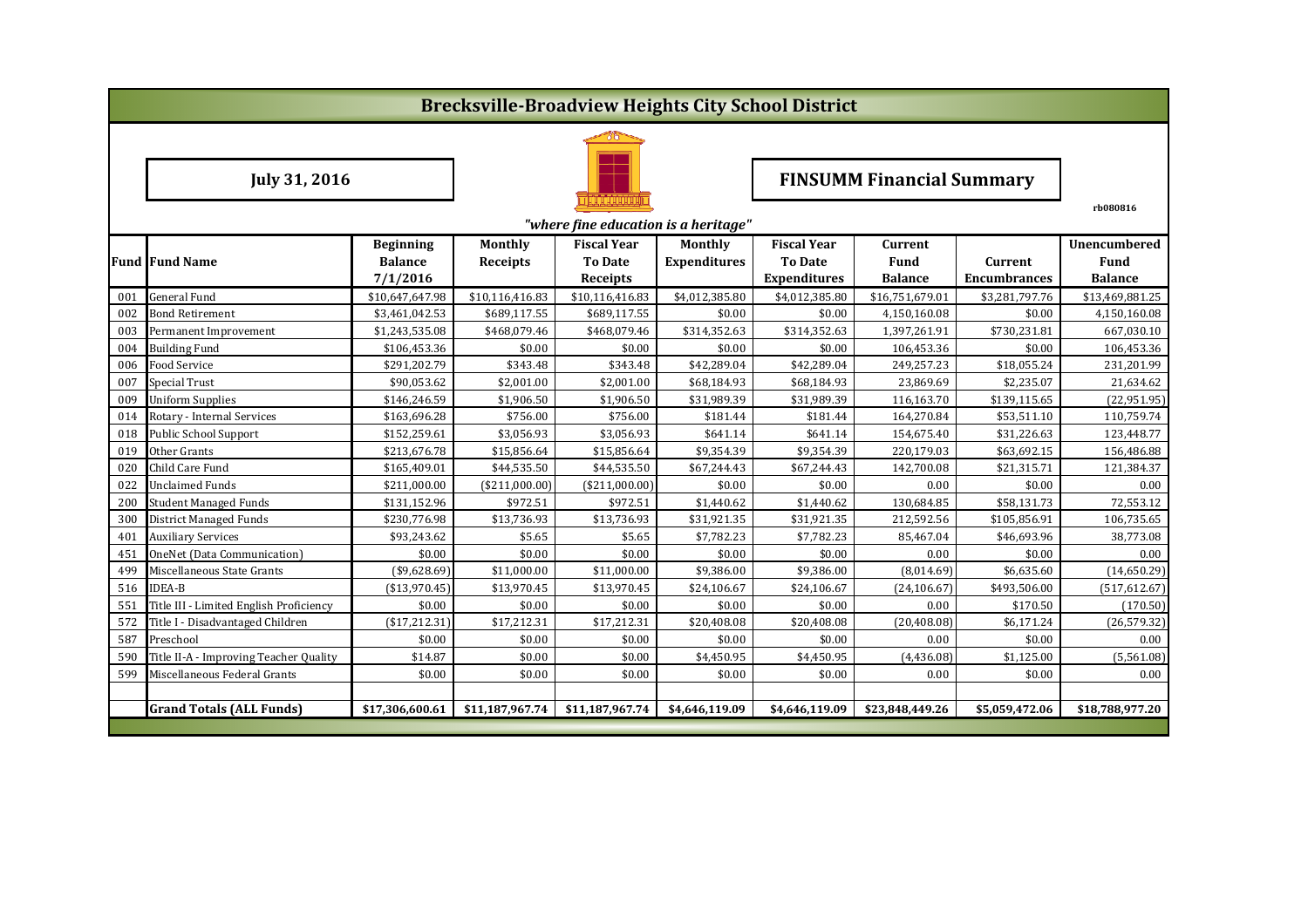#### *Brecksville-Broadview Heights Board of Education*



### *Approved Funds for 2016/2017*



|          | This report is a listing of all grant funds authorized and received throughout the 2016/2017 fiscal year. |                   |                   |             |                 |
|----------|-----------------------------------------------------------------------------------------------------------|-------------------|-------------------|-------------|-----------------|
|          |                                                                                                           | <b>Authorized</b> | <b>Non-Public</b> | Monthly     | <b>Amount</b>   |
| Fund     | <b>Description</b>                                                                                        | <b>Amount</b>     | Authorized        | Amount      | Received        |
|          |                                                                                                           |                   | Amount            | Received    | Project-To-Date |
|          | <b>State Grants</b>                                                                                       |                   |                   |             |                 |
|          | 451/9017 Network Connectivity Subsidy                                                                     | \$10,800.00       | \$0.00            | \$0.00      | \$0.00          |
|          |                                                                                                           |                   |                   |             |                 |
|          | <b>Auxiliary Services</b>                                                                                 |                   |                   |             |                 |
|          | 401/9017 Assumption                                                                                       | \$0.00            | \$0.00            | \$0.00      | \$0.00          |
|          | 401/9117 Lawrence School                                                                                  | \$0.00            | \$0.00            | \$0.00      | \$0.00          |
|          | 401/9217 South Suburban Mont.                                                                             | \$0.00            | \$0.00            | \$0.00      | \$0.00          |
|          |                                                                                                           |                   |                   |             |                 |
|          | <b>CAPA</b>                                                                                               |                   |                   |             |                 |
| 499/9016 | Ohio Dept. of Health Youth Tobacco                                                                        | \$50,000.00       | \$0.00            | \$11,000.00 | \$27,000.00     |
|          | <b>Reduction Use</b>                                                                                      |                   |                   |             |                 |
|          |                                                                                                           |                   |                   |             |                 |
|          | <b>Total State Funds</b>                                                                                  | \$60,800.00       | \$0.00            | \$11,000.00 | \$27,000.00     |
|          | <b>Federal Grants</b>                                                                                     |                   |                   |             |                 |
|          | 516/9016 IDEA-B Special Education FY16                                                                    | \$728,523.07      | \$7,396.17        | \$13,970.45 | \$691,403.31    |
|          | 516/9017 IDEA-B Special Education FY17                                                                    | \$755,929.66      | \$0.00            | \$0.00      | \$0.00          |
|          |                                                                                                           |                   |                   |             |                 |
|          | 551/9016 Title III Limited English Proficiency FY16                                                       | \$11,479.07       | \$0.00            | \$0.00      | \$16,222.77     |
|          | 551/9017 Title III Limited English Proficiency FY17                                                       | \$17,100.65       | \$0.00            | \$0.00      | \$0.00          |
|          |                                                                                                           |                   |                   |             |                 |
|          | 572/9016 Title I FY16                                                                                     | \$285,827.00      | \$4,018.80        | \$17,212.31 | \$248,708.40    |
|          | 572/9017 Title I FY17                                                                                     | \$312,684.50      | \$0.00            | \$0.00      | \$0.00          |
|          |                                                                                                           |                   |                   |             |                 |
|          | 587/9016 Preschool Special Education FY16                                                                 | \$20,192.98       | \$0.00            | \$0.00      | \$20,192.98     |
|          | 587/9017 Preschool Special Education FY17                                                                 | \$21,019.55       | \$0.00            | \$0.00      | \$0.00          |
|          |                                                                                                           |                   |                   |             |                 |
|          | 590/9016 Title II-A Improving Teacher Quality FY16                                                        | \$60,047.77       | \$3,064.58        | \$0.00      | \$48,762.73     |
|          | 590/9017 Title II-A Improving Teacher Quality FY17                                                        | \$59,018.83       | \$0.00            | \$0.00      | \$0.00          |
|          |                                                                                                           |                   |                   |             |                 |
|          | <b>Total Federal Funds</b>                                                                                | \$2,271,823.08    | \$14,479.55       | \$31,182.76 | \$1,025,290.19  |
|          |                                                                                                           |                   |                   |             |                 |
| rb080816 |                                                                                                           |                   |                   |             |                 |
|          |                                                                                                           |                   |                   |             |                 |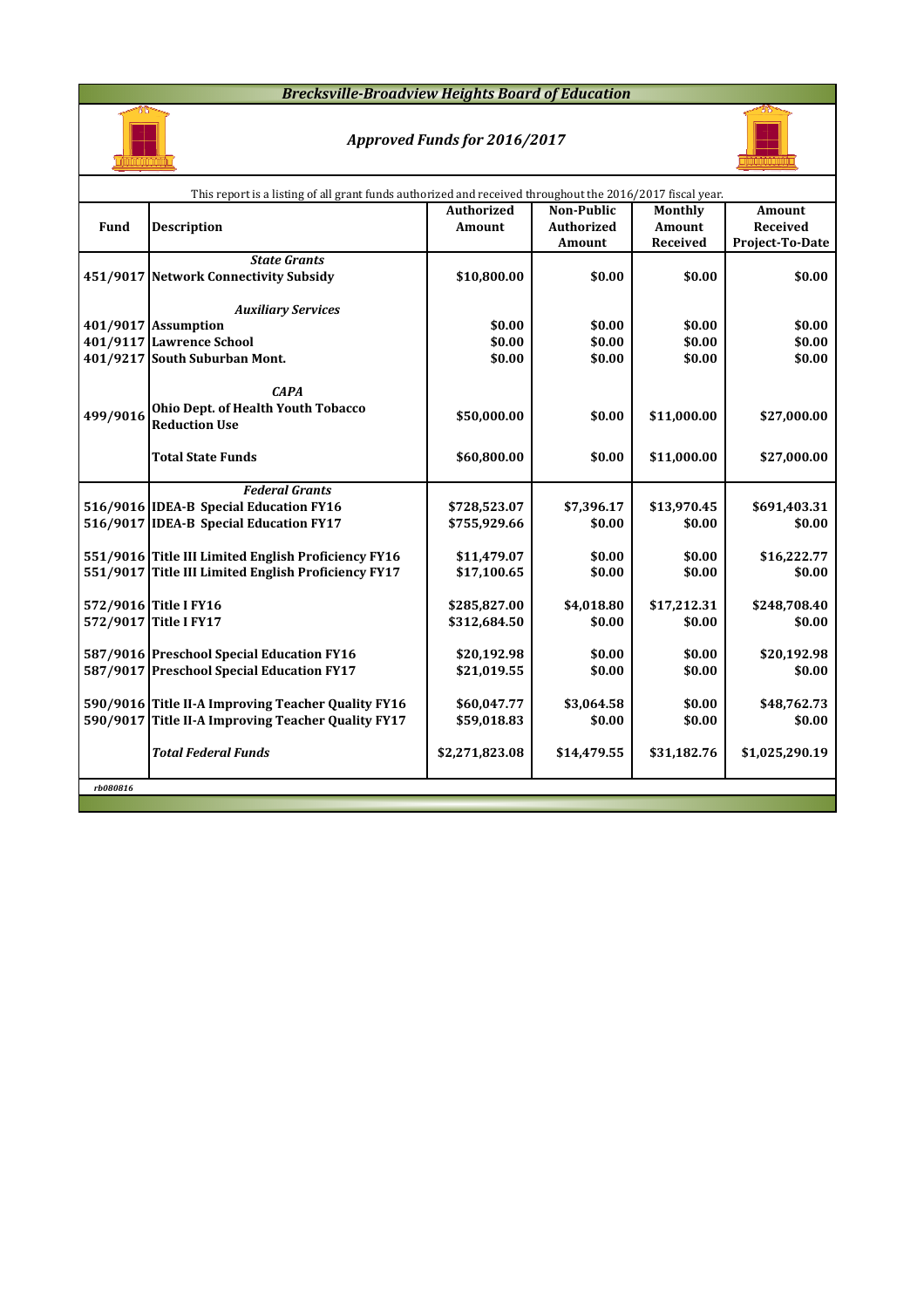*Brecksville-Broadview Heights Board of Education*

# *Record of Advances for 2016/2017*



**INITIAL ADVANCE INFORMATION ADVANCE RETURN Date Board FROM TO Fund Date Approved Resolution Fund Fund Name Amount Returned Amount** 001 009 Uniform School \$0.00 \$0.00 \$0.00 Supplies *as of 07/31/16*

|                                       | TOTAL Advances for 2015-2016 |  |  | \$0.00 |  | \$0.00 |  |  |
|---------------------------------------|------------------------------|--|--|--------|--|--------|--|--|
| \$0.00<br><b>Advances Outstanding</b> |                              |  |  |        |  |        |  |  |
| rb080816                              |                              |  |  |        |  |        |  |  |
|                                       |                              |  |  |        |  |        |  |  |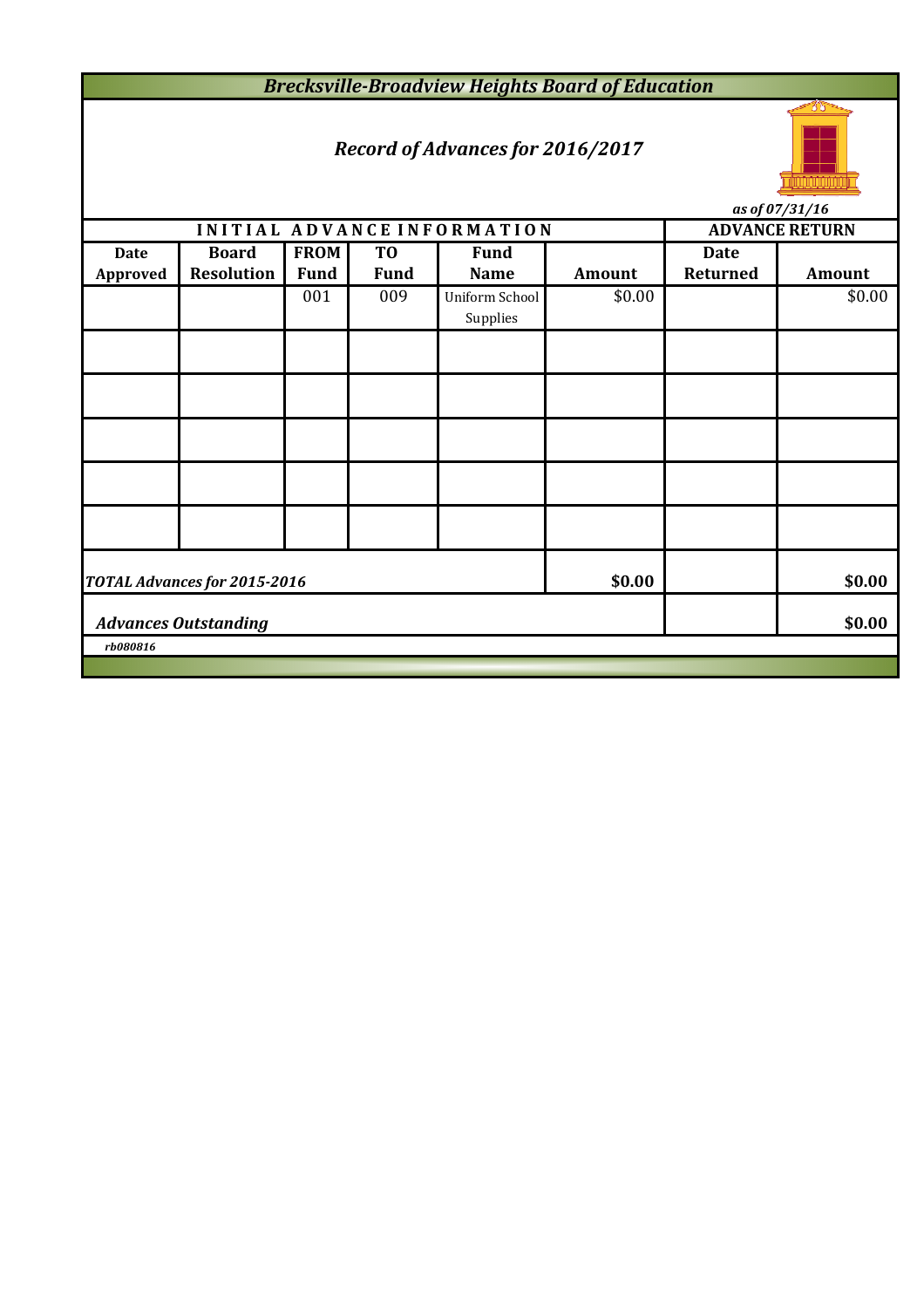|                                                | <b>Brecksville-Broadview Heights City School District</b> |                     |                     |
|------------------------------------------------|-----------------------------------------------------------|---------------------|---------------------|
| <b>Cash Reconciliation</b>                     |                                                           |                     |                     |
|                                                | July 31, 2016                                             |                     |                     |
| <b>FINSUM Balance</b>                          |                                                           |                     | \$<br>23,848,449.26 |
| <b>Bank Balance:</b>                           |                                                           |                     |                     |
| Citizens Bank - General                        |                                                           | \$<br>1,578,167.93  |                     |
| <b>Investments:</b>                            |                                                           |                     |                     |
| <b>STAR Ohio</b>                               | 1,889.64                                                  |                     |                     |
| Meeder Investment Management                   | 14,417,778.25                                             |                     |                     |
| <b>First Federal</b>                           | 5,000,136.86                                              |                     |                     |
| Westfield Bank                                 | 3,000,353.26                                              |                     |                     |
|                                                |                                                           | \$<br>22,420,158.01 |                     |
| <b>Petty Cash:</b>                             |                                                           |                     |                     |
| Chippewa                                       | 100.00                                                    |                     |                     |
| <b>Highland Drive</b>                          | 100.00                                                    |                     |                     |
| Hilton                                         | 100.00                                                    |                     |                     |
| <b>Central School</b>                          | 100.00                                                    |                     |                     |
| Middle School                                  | 150.00                                                    |                     |                     |
| <b>Student Activity</b>                        | 300.00                                                    |                     |                     |
| <b>High School</b>                             | 150.00                                                    |                     |                     |
| Transportation                                 | 150.00                                                    |                     |                     |
| <b>Board Office</b>                            | 150.00                                                    |                     |                     |
| Beekeepers                                     | 150.00                                                    |                     |                     |
|                                                |                                                           | \$<br>1,450.00      |                     |
| <b>Change Fund:</b>                            |                                                           |                     |                     |
| Middle School Athletics                        |                                                           |                     |                     |
| Middle School Concessions                      |                                                           |                     |                     |
| High School Athletics                          |                                                           |                     |                     |
| <b>Food Services</b>                           |                                                           |                     |                     |
|                                                |                                                           | \$                  |                     |
|                                                |                                                           |                     |                     |
| Less: Outstanding Checks-Charter One General   |                                                           | \$<br>(151, 326.68) |                     |
| <b>Outstanding Deposits/Other Adjustments:</b> |                                                           |                     |                     |
|                                                |                                                           |                     |                     |
|                                                |                                                           |                     |                     |
|                                                |                                                           |                     |                     |
|                                                |                                                           | \$                  |                     |
| <b>Bank Balance</b>                            |                                                           |                     | \$<br>23,848,449.26 |
|                                                |                                                           |                     |                     |
| <b>Variance</b>                                |                                                           |                     | \$                  |
| rb080816                                       |                                                           |                     |                     |
|                                                |                                                           |                     |                     |
|                                                |                                                           |                     |                     |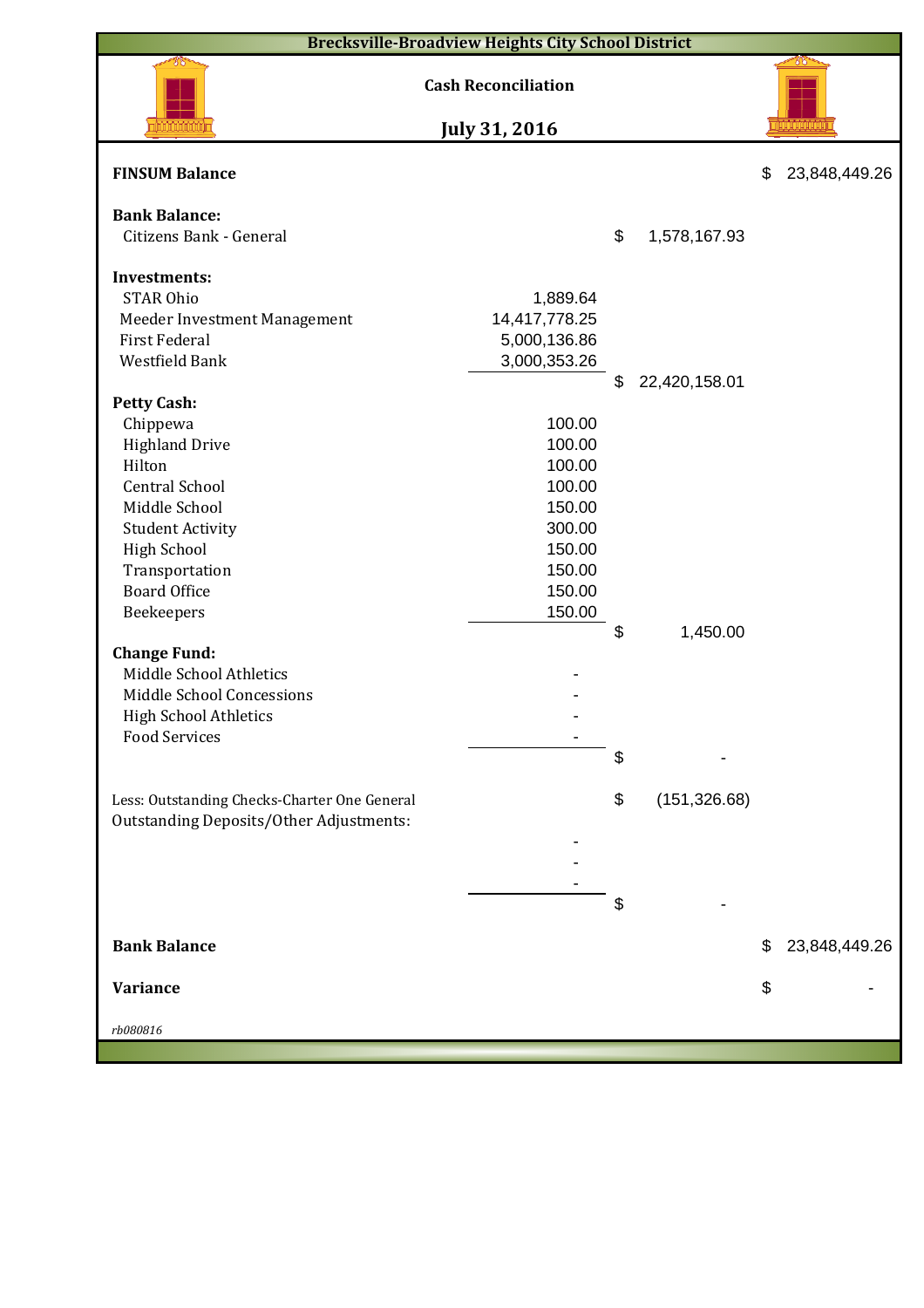|               | <b>Brecksville-Broadview Heights City School District</b> |                             |                                                     |                              |                                                     |                                             |                                |                                               |                                   |  |  |  |
|---------------|-----------------------------------------------------------|-----------------------------|-----------------------------------------------------|------------------------------|-----------------------------------------------------|---------------------------------------------|--------------------------------|-----------------------------------------------|-----------------------------------|--|--|--|
|               |                                                           |                             |                                                     |                              |                                                     |                                             |                                |                                               |                                   |  |  |  |
|               | <b>July 31, 2016</b>                                      |                             |                                                     | <b>Appropriation Summary</b> |                                                     |                                             |                                |                                               |                                   |  |  |  |
|               |                                                           |                             |                                                     |                              |                                                     |                                             |                                | rb080816                                      |                                   |  |  |  |
|               | "where fine education is a heritage"                      |                             |                                                     |                              |                                                     |                                             |                                |                                               |                                   |  |  |  |
| Fund          |                                                           | <b>FYTD</b><br>Appropriated | <b>Prior FY</b><br>Carryover<br><b>Encumbrances</b> | <b>FYTD</b><br>Expendable    | <b>FYTD</b><br><b>Actual</b><br><b>Expenditures</b> | <b>MTD</b><br><b>Actual</b><br>Expenditures | Current<br><b>Encumbrances</b> | <b>FYTD</b><br>Unencumbered<br><b>Balance</b> | <b>FYTD</b><br>Percent<br>Exp/Enc |  |  |  |
| 001           | <b>General Fund</b>                                       | \$46,473,805.00             | \$464,977.40                                        | \$46,938,782.40              | \$4,012,385.80                                      | \$4,012,385.80                              | \$3,281,797.76                 | 39,644,598.84                                 | 15.54%                            |  |  |  |
| 002           | <b>Bond Retirement</b>                                    | \$3,012,889.00              | \$0.00                                              | 3,012,889.00                 | \$0.00                                              | \$0.00                                      | \$0.00                         | 3,012,889.00                                  | 0.00%                             |  |  |  |
| 003           | Permanent Improvement                                     | \$1,900,000.00              | \$366,053.75                                        | 2,266,053.75                 | \$314,352.63                                        | \$314,352.63                                | \$730,231.81                   | 1,221,469.31                                  | 46.10%                            |  |  |  |
| 004           | <b>Building Fund</b>                                      | \$0.00                      | \$0.00                                              | 0.00                         | \$0.00                                              | \$0.00                                      | \$0.00                         | 0.00                                          | #DIV/0!                           |  |  |  |
| 006           | <b>Food Service</b>                                       | \$1,708,100.00              | \$3,724.58                                          | 1,711,824.58                 | \$42,289.04                                         | \$42,289.04                                 | \$18,055.24                    | 1,651,480.30                                  | 3.53%                             |  |  |  |
| 007           | <b>Special Trust</b>                                      | \$82,402.00                 | \$0.00                                              | 82,402.00                    | \$68,184.93                                         | \$68,184.93                                 | \$2,235.07                     | 11,982.00                                     | 85.46%                            |  |  |  |
| 009           | <b>Uniform Supplies</b>                                   | \$261,247.00                | \$492.91                                            | 261,739.91                   | \$31,989.39                                         | \$31,989.39                                 | \$139,115.65                   | 90,634.87                                     | 65.37%                            |  |  |  |
| 014           | Rotary - Internal Services                                | \$445,661.00                | \$182.52                                            | 445,843.52                   | \$181.44                                            | \$181.44                                    | \$53,511.10                    | 392,150.98                                    | 12.04%                            |  |  |  |
| 018           | Public School Support                                     | \$151,449.00                | \$30.75                                             | 151,479.75                   | \$641.14                                            | \$641.14                                    | \$31,226.63                    | 119,611.98                                    | 21.04%                            |  |  |  |
| 019           | Other Grants                                              | \$238,987.00                | \$2,257.15                                          | 241,244.15                   | \$9,354.39                                          | \$9,354.39                                  | \$63,692.15                    | 168,197.61                                    | 30.28%                            |  |  |  |
| 020           | Child Care Fund                                           | \$454,176.00                | \$5,499.93                                          | 459,675.93                   | \$67,244.43                                         | \$67,244.43                                 | \$21,315.71                    | 371,115.79                                    | 19.27%                            |  |  |  |
| 022           | <b>Unclaimed Funds</b>                                    | \$0.00                      | \$0.00                                              | 0.00                         | \$0.00                                              | \$0.00                                      | \$0.00                         | 0.00                                          | 0.00%                             |  |  |  |
| 200           | <b>Student Managed Funds</b>                              | \$314,766.00                | \$3,942.35                                          | 318,708.35                   | \$1,440.62                                          | \$1,440.62                                  | \$58,131.73                    | 259,136.00                                    | 18.69%                            |  |  |  |
| 300           | <b>District Managed Funds</b>                             | \$660,646.00                | \$32,471.38                                         | 693,117.38                   | \$31,921.35                                         | \$31,921.35                                 | \$105,856.91                   | 555,339.12                                    | 19.88%                            |  |  |  |
| 401           | <b>Auxiliary Services</b>                                 | \$338,595.00                | \$263.14                                            | 338,858.14                   | \$7,782.23                                          | \$7,782.23                                  | \$46,693.96                    | 284,381.95                                    | 16.08%                            |  |  |  |
| 451           | OneNet (Data Communication)                               | \$10,800.00                 | \$0.00                                              | 10,800.00                    | \$0.00                                              | \$0.00                                      | \$0.00                         | 10,800.00                                     | 0.00%                             |  |  |  |
| 499           | Miscellaneous State Grants                                | \$50,000.00                 | \$6,785.60                                          | 56,785.60                    | \$9,386.00                                          | \$9,386.00                                  | \$6,635.60                     | 40,764.00                                     | 28.21%                            |  |  |  |
| 516           | <b>IDEA-B</b>                                             | \$731,395.00                | \$28,104.00                                         | 759,499.00                   | \$24,106.67                                         | \$24,106.67                                 | \$493,506.00                   | 241,886.33                                    | 68.15%                            |  |  |  |
| 551           | Title III - Limited English Proficiency                   | \$16,223.00                 | \$0.00                                              | 16,223.00                    | \$0.00                                              | \$0.00                                      | \$170.50                       | 16,052.50                                     | 1.05%                             |  |  |  |
| 572           | Title I - Disadvantaged Children                          | \$328,704.00                | \$3,205.73                                          | 331,909.73                   | \$20,408.08                                         | \$20,408.08                                 | \$6,171.24                     | 305,330.41                                    | 8.01%                             |  |  |  |
| 587           | Preschool                                                 | \$20,193.00                 | \$0.00                                              | 20,193.00                    | \$0.00                                              | \$0.00                                      | \$0.00                         | 20,193.00                                     | 0.00%                             |  |  |  |
| 590           | Title II-A - Improving Teacher Quality                    | \$68,206.00                 | \$0.00                                              | 68,206.00                    | \$4,450.95                                          | \$4,450.95                                  | \$1,125.00                     | 62,630.05                                     | 8.18%                             |  |  |  |
| 599           | Miscellaneous Federal Grants                              | \$0.00                      | \$0.00                                              | 0.00                         | \$0.00                                              | \$0.00                                      | \$0.00                         | 0.00                                          | #DIV/0!                           |  |  |  |
| <b>Totals</b> |                                                           | \$57,268,244.00             | \$917,991.19                                        | \$58,186,235.19              | \$4,646,119.09                                      | \$4,646,119.09                              | \$5,059,472.06                 | \$48,480,644.04                               | 16.68%                            |  |  |  |